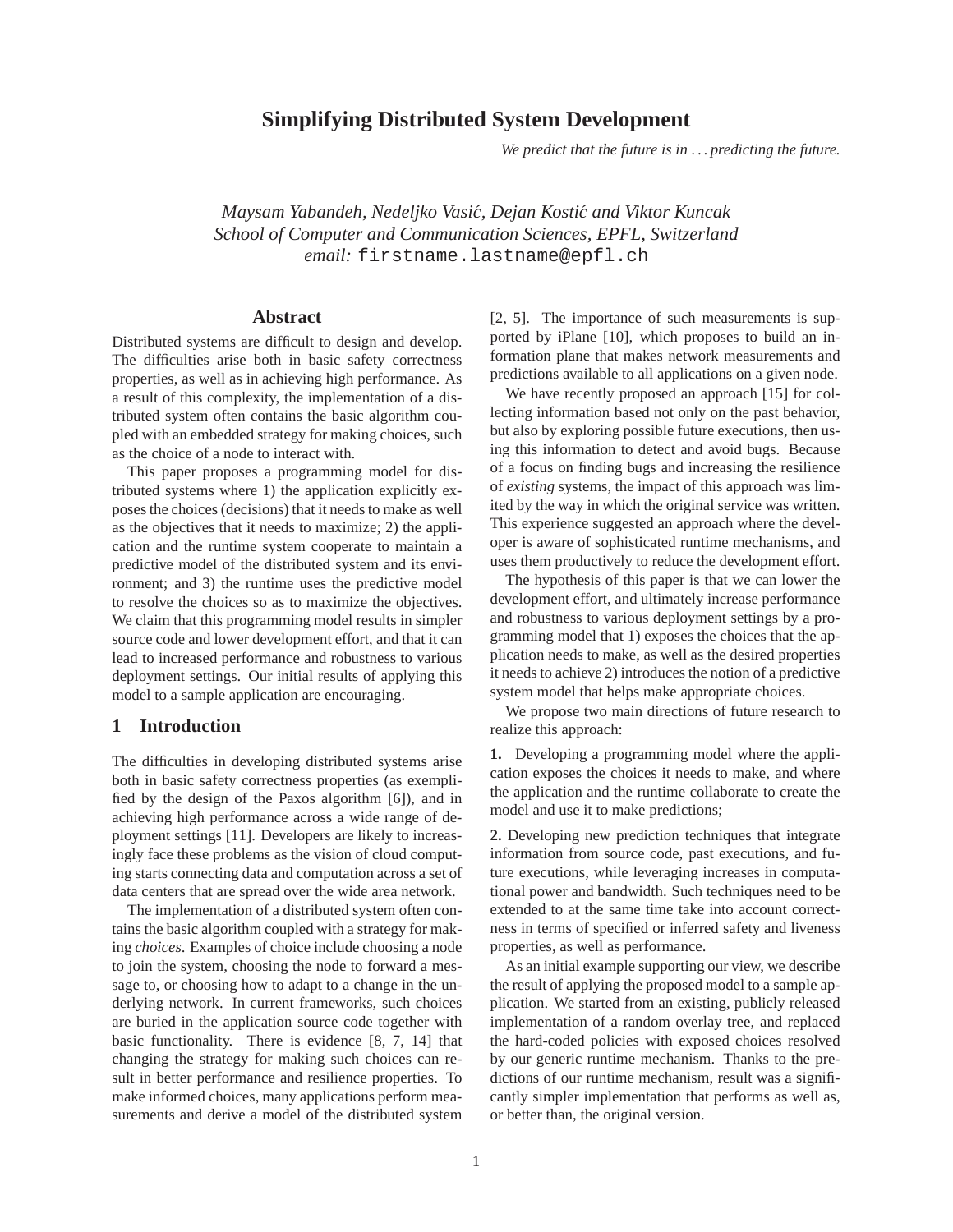

Figure 1: Overview of CrystalBall and its extensions. Existing components are shown as clear, extensions are shaded.

## **2 Background: CrystalBall**

In this section, we briefly describe our existing work on predicting and preventing inconsistencies in deployed distributed systems using CrystalBall [15]. Figure 1 shows the high-level overview of a CrystalBall node (existing features are shown non-shaded). As in many existing approaches [4, 6], we assume that the distributed service is implemented as a state machine that runs on every node. The CrystalBall runtime interposes between the network on one side, and the existing runtime (that manages the timers and invokes the state machine handlers) and the state machine on the other.

CrystalBall has the ability to predict the reliability of the system. To accomplish this, the CrystalBall controller periodically collects a consistent set of checkpoints from each of the node's neighbors. The size of the neighborhood is typically limited in scalable systems, e.g.,  $O(\log n)$ , but CrystalBall also works with systems with full global knowledge. The controller instantiates local versions of the participants' state machines from the checkpoints, and runs a state space exploration algorithm (termed *consequence prediction*) to predict which of the nodes' actions lead to violations of user- or programmer-specified safety properties. Consequence prediction focuses on exploring causally related chains of events, and is fast enough to look several levels of state space into the future fairly quickly (e.g., in 10 seconds) on today's hardware.

If the state-space exploration predicts an inconsistency, for example due to a message that changes the local state in a way that causes an inconsistency relative to the other participants' state, CrystalBall checks whether it is safe to *steer execution* away from the possible inconsistency. If consequence prediction does not find any new inconsistencies due to execution steering, the controller installs an *event filter* into the runtime. In case of messages, the event filter works by dropping the offending message and breaking the connection with the message sender for systems using TCP.

In summary, CrystalBall predicts actions that may cause inconsistencies in the near future, and prevents these actions by choosing certain universally possible alternatives, such as TCP connection failure. Our experience shows that the CrystalBall approach [15] effectively masks errors in deployed distributed systems. In doing so, this approach makes an implicit choice between standard actions and corrective actions. In this paper, we argue that such choices should become explicit in the programming model.

### **3 Towards an Explicit-Choice Architecture**

Next, we describe the features of the new architecture (shown shaded in Figure 1).

### **3.1 Exposing Choices**

Distributed systems often rely on a choice as a means of adapting to improve reliability and performance. We illustrate this through a number of examples.

**Gossip Protocols.** Nodes in epidemic dissemination protocols periodically pick a node from their views to exchange data. A random choice can improve reliability and help improve performance under some conditions. The work on BAR Gossip [8] shows that carefully restricting this random peer choice (to one node per round) can have a positive impact on the system performance in the presence of rational and Byzantine nodes. However, the performance might suffer if, e.g., the only target is behind a slow network connection. This system is an example of designing primarily for reliability. The followon to this work by the same authors [7] shows that it is necessary to relax the choice the nodes have in peer selection for better performance.

**Overlay Trees.** Given the lack of global (or even neighborhood) information, the programmer is often forced to use complex logic and to make random choices. In a random overlay tree (RandTree [4]), a node has the choice of forwarding an incoming join request to its parent or to one of its children, to meet the expected goal of a balanced tree. In this state machine-based implementation, a single message handler serves the join request. The logic for making the forwarding decision is fairly complex, and involves a few calls to a pseudo-random number generator.

**Content Distribution.** It is difficult to devise adaptive mechanisms that work optimally across a range of deployment settings, especially those in which the system has not been tested prior to deployment. The BulletPrime [5] and BitTorrent [2] content distribution systems have two different mechanisms for choosing the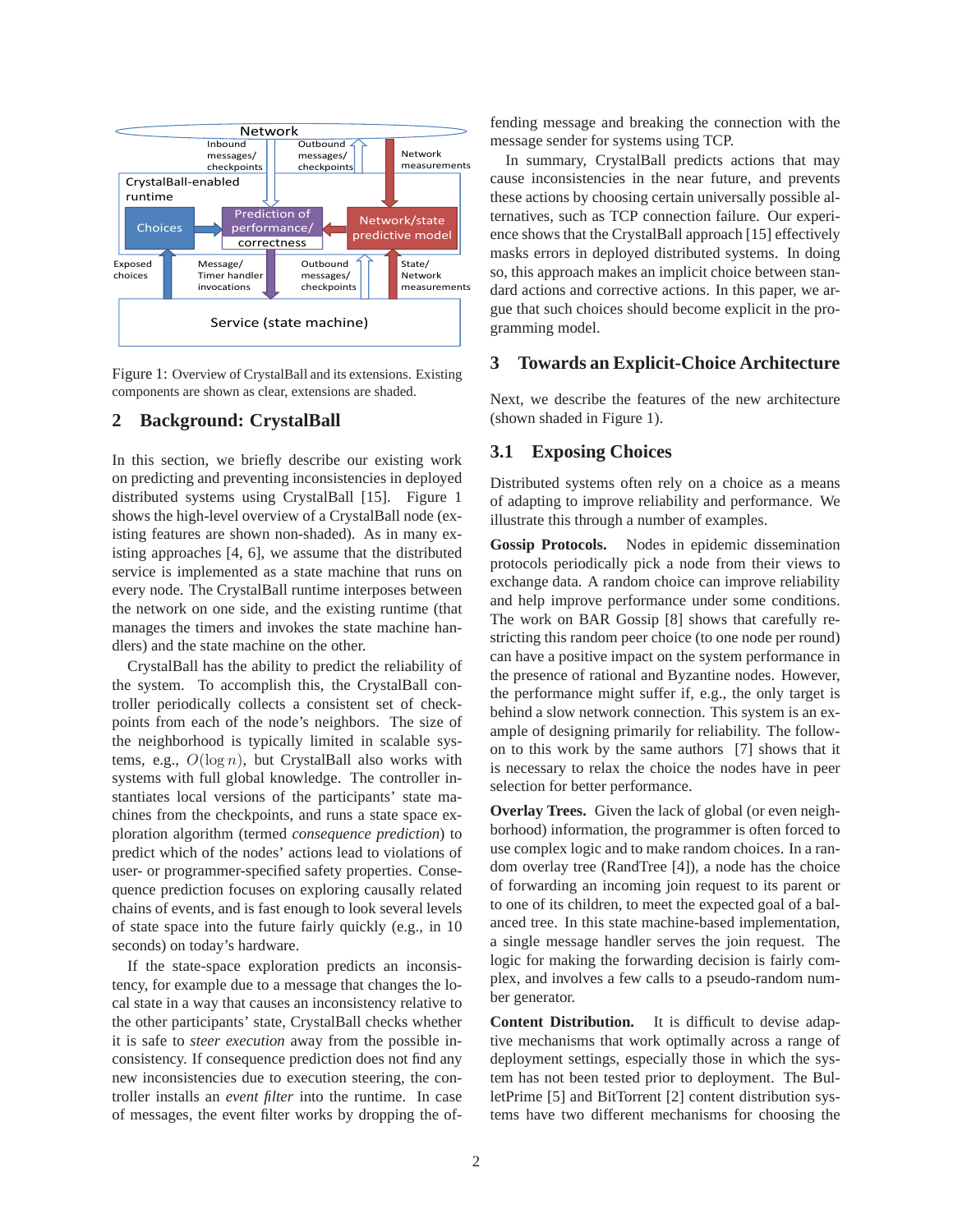next block to request from any given peer, namely random and rarest-random. Experimental results show [5] that neither of these strategies is decidedly superior. BulletPrime chooses to run the rarest-random strategy, while BitTorrent has an ad-hoc mechanism to make a one-time switch from one to the other. This is an example of a case in which the system developer cannot predict all possible system environments and is forced to make some decisions. In other cases there might not be enough time to program complex adaptive mechanisms that will perform well. We argue that the distributed service should cooperate with the runtime, because the latter might have more information available, and is capable of predicting the performance and reliability.

In addition, systems often rely on random decisions to help them probe the environment. For example, the Bit-Torrent [2] nodes connect to a random subset of the existing participants to discover which file blocks are available. Potential peers are chosen via an external interface, i.e., a remote tracker which chooses a subset of peers from all the participants. Given this design choice, it was fairly straightforward to manipulate the peer choice made by the tracker [14] to bias it in a way that reduces ISP costs. Here, exposing the choice made it easy to improve system performance and meet ISP goals.

**Consensus.** The Paxos algorithm solves the consensus problem in the face of node and network failures. Its description [6] uses sufficient safety properties to implicitly present a non-deterministic algorithm, with many deterministic implementations possible. The original algorithm was successfully implemented and deployed in cluster settings. However, this algorithm does not offer a choice as to which node is allowed to propose a new value, and can suffer from reduced performance due to CPU overload or network congestion. A recent improvement [11] achieves significant performance gains across wide-area networks by allowing every node to propose according to a round-robin schedule. We argue that an implementation can expose the choice of a proposer and let the runtime pick the best proposer for high-performance across a range of deployment settings.

**The New Programming Model.** Based on all these examples, we claim that many distributed Algorithms already contain choices. However, current distributed system frameworks force the developer to resolve these choices, often leading to suboptimal decisions or complex code. We propose a programming model for distributed systems in which the programmer exposes the key choices to the runtime. For example, the programmer would expose the peer selection. The runtime can then consider several peers and return one. Another way of presenting the choices is to implement a distributed system as a non-deterministic finite state automaton (NFA) with multiple applicable handlers. Instead of hard coding the logic for making several choices into one message handler, the programmer can write several, simpler handlers for the same type of message. Each of the handlers is likely to be shorter as well as easier to maintain and reason about. It is then the runtime's task to resolve the non-determinism arising from multiple applicable handlers in a way that leads to good reliability and performance.

## **3.2 Exposing Objectives**

To influence the strategy for resolving choices, the developer may specify the objectives that the runtime needs to maximize. Systems such as MaceMC [4] and CrystalBall already contain the ability to specify safety and liveness properties. Given such properties, a generically useful objective can be computed from the number of safety and liveness properties that are expected to hold at various points in the future.

Specifying performance objectives in a developerfriendly and flexible way is an important design question. The problem is especially interesting in the light of the weaker consistency guarantees provided by scalable distributed services, compared to their centralized counterparts. Such weaker properties are often best expressed in terms of performance. An expressive performance specification language can, in fact, subsume safety and liveness specification languages.

#### **3.3 Predictive System Models**

Central to our architecture is the notion of a system model, which incorporates information about systemwide state and contains performance parameters. Such a system model needs to be up-to-date, and needs to support mechanisms for efficiently resolving the choices to maximize the objectives.

#### **3.3.1 Rationale for Exposing Models**

To achieve good performance, distributed systems typically collect some information about the network and, often implicitly, build a *network model* to predict network performance. This is done either by explicitly probing various network conditions such as bandwidth, latency, and packet loss rate, or by passively inferring them. Every node also maintains some amount of local state, and collects information about other participants. We refer to this information as the *state model*. For example, a BulletPrime [5] node keeps track of the bandwidth to/from each of its peers, and the round-trip time file blocks take to be delivered from each sender. In addition to the network model, each receiver constructs a file map describing the set of available blocks at each of its sender. The applications typically feed the network and the state model to one or more adaptive mechanisms to predict performance and make an educated choice of action.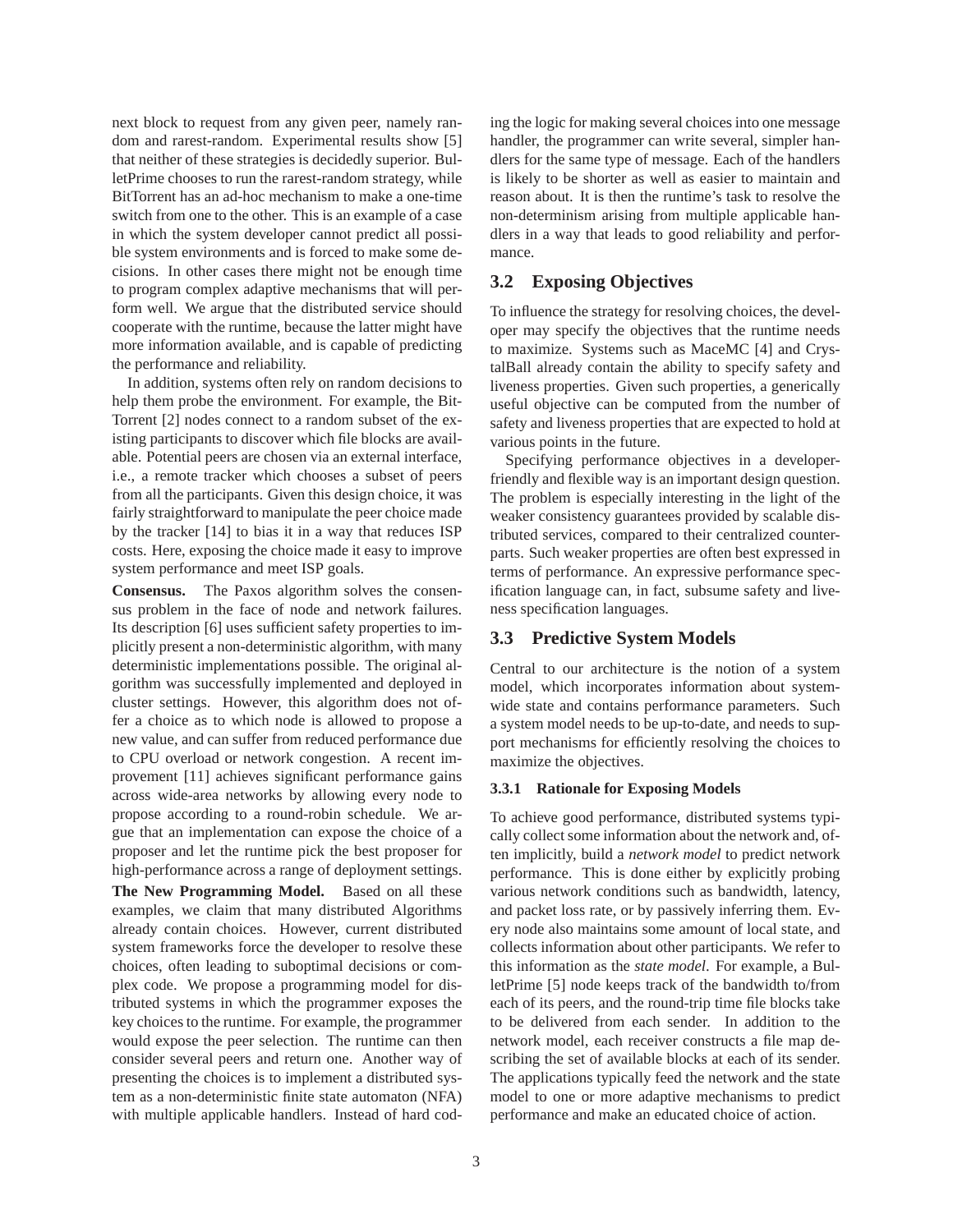Keeping the collected information only within the application limits the runtime's ability to predict the future system behavior. We therefore argue that the network and the system model should be exported and kept in the runtime. This approach has the additional advantage of allowing the runtime to leverage other information services, enabling cost and overhead reductions when building a network performance model. For example, iPlane [10] proposes to build an information plane which makes the network measurements and predictions available to all applications on a given node.

Our long-term goal is to have developers implement new systems in the proposed programming model, and contribute to the models and parts of the runtime. Ultimately, we expect these to be reused across different systems, much like software libraries. While the added dependence on CrystalBall mandates that it is itself reliable, the added scrutiny over this shared component will help it achieve a reliability higher than that of protocolspecific individual system components, which are currently used by developers to resolve choices. Current frameworks result in time-consuming and expensive duplication of developer effort for building network and state models. In addition, building sophisticated models (e.g., to predict network performance) is difficult. We argue that it is better to make one concentrated effort to accomplish this task and let future developers leverage this information. We expect that such an effort will make the development of future systems easier, enabling developers with less expertise to build systems. They can also result in systems that adapt to various deployment settings, including those that have not been envisioned at development time.

Deciding on the data that should be kept in the runtime is potentially one new challenge that the programmer will face. Some of these decisions resemble those encountered when separating policy and mechanism in system design. Static and dynamic analysis tools might help identify parts of state that belong to the runtime.

#### **3.3.2 Efficiently Maintaining Models**

Our recent work revealed a number of challenges and possible solutions for maintaining useful system models at runtime.

**How to deal with the lack of global information?** Obtaining global information about the distributed system is a fundamental problem in distributed algorithms. To move the horizon beyond the currently collected *node neighborhood*, we propose the notion of a generic (*dummy*) node. The state of such a node is underspecified, which allows the model to explicitly take the partial nature of the available information. Taking into account the actions of generic node in principle requires the use of symbolic execution. Distributed service itself can contribute to efficiently maintaining the model by exporting state whose goal is to keep track of information in other nodes (e.g., file bitmaps in BulletPrime), and specifying how such a state could be computed. The runtime can then automatically maintain such information and use it to obtain a more accurate global model.

**How to keep the model up to date?** As the distributed system evolves, the model can become out-ofdate. Moreover, the acceptable amount of communication overhead limits the rate at which information can be exchanged, especially in systems with rapid state changes. To overcome the fact that the model is not always up-to-date, our system starts from the latest known consistent snapshot, but also explores the near future of the system. To obtain information about the future, it currently uses an explicit-state model checker. To quantify the quality of the information in the model, it may be productive to incorporate confidence in the information as a function of its age.

How to model performance in detail? Previous results with distributed service-specific measurements and tuning suggest that there is a number of generic aggregate properties of interest that should be part of the model. This includes modelling the network, including latency, bandwidth, and loss information for the individual connections. Integrating this information into a state-space exploration algorithm turns a model checker into a simulator that runs a large number of simulations.

#### **3.4 Using Models to Resolve Choices**

Given a system model, the problem remains of how to use this information to maximize the objectives. Because objectives ultimately refer to future behavior (requiring that, for example, a state invariant will not be violated in the future), we use the model along with the system specification to predict the future behavior of the system in the environment. The challenge is that the predictions must happen fast enough to enable resolution of choices, without substantially slowing down the system. A useful design decision is removing complex mechanisms for making the choices from the critical path, using choices based on previous similar scenarios as a fast alternative, and updating the choices as more information becomes available. This design leverages the increases in computational power on multi-core machines.

We expect that new algorithms for online prediction of future behaviors will become available. Currently, we have used state space exploration up to a certain depth. Alternatives include variants of abstract interpretation adapted to deal with large initial states, as well as symbolic execution approaches. A useful way to speed up all these analyses is to precompute the impact of actions on system behaviors before the system is deployed. Such